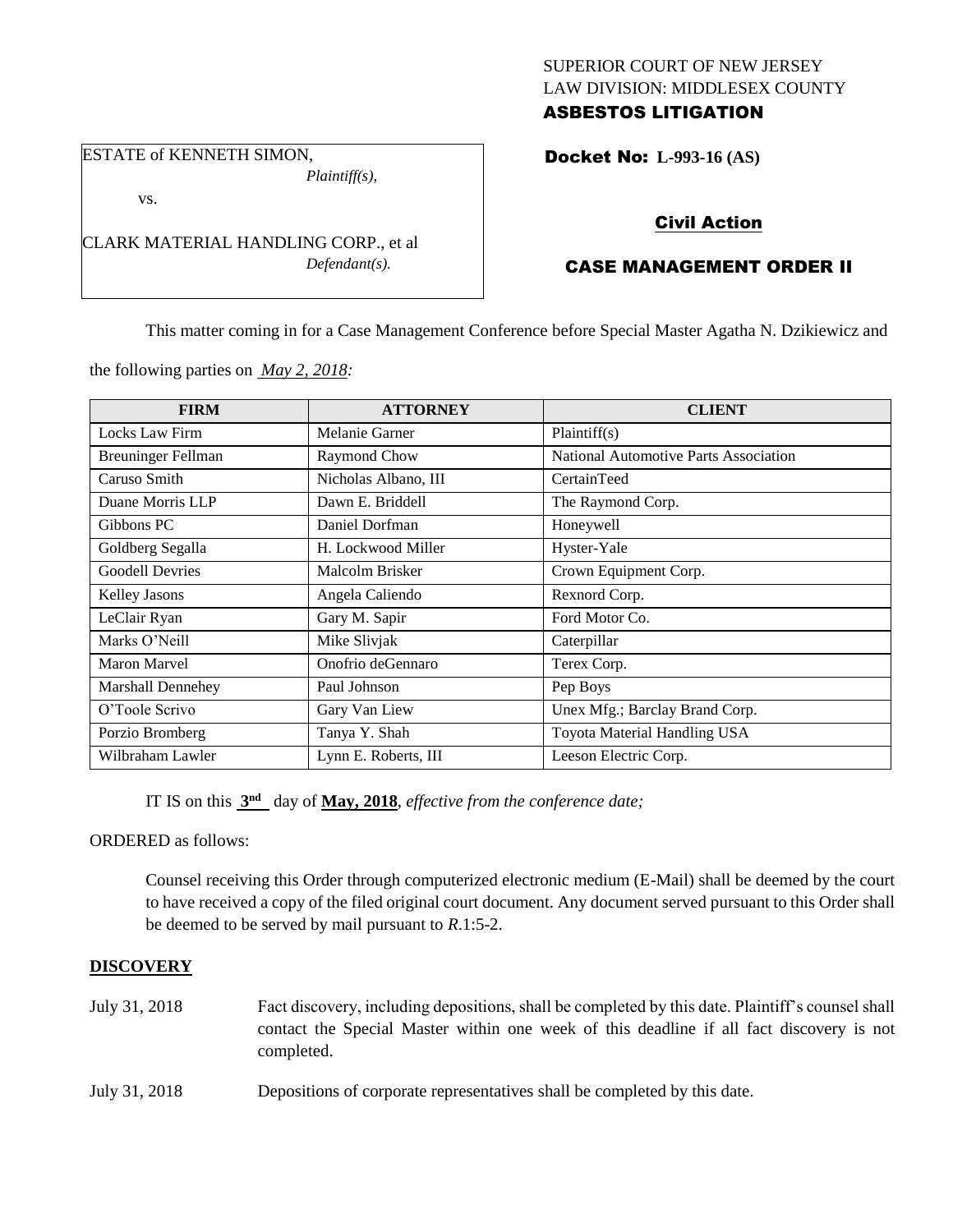#### **EARLY SETTLEMENT**

August 31, 2018 Settlement demands shall be served on all counsel and the Special Master by this date.

#### **SUMMARY JUDGMENT MOTION PRACTICE**

| August 31, 2018      | Plaintiff's counsel shall advise, in writing, of intent not to oppose motions by this date. |
|----------------------|---------------------------------------------------------------------------------------------|
| September $14, 2018$ | Summary judgment motions shall be filed no later than this date.                            |
| October 12, 2018     | Last return date for summary judgment motions.                                              |

#### **MEDICAL DEFENSE**

| May 31, 2018      | Plaintiff shall serve executed medical authorizations by this date.                                                                                                                                                                                      |
|-------------------|----------------------------------------------------------------------------------------------------------------------------------------------------------------------------------------------------------------------------------------------------------|
| August 17, 2018   | Plaintiff shall serve medical expert reports by this date.                                                                                                                                                                                               |
| August 17, 2018   | Upon request by defense counsel, plaintiff is to arrange for the transfer of pathology specimens<br>and x-rays, if any, by this date.                                                                                                                    |
| November 30, 2018 | Defendants shall identify its medical experts and serve medical reports, if any, by this date. In<br>addition, defendants shall notify plaintiff's counsel (as well as all counsel of record) of a<br>joinder in an expert medical defense by this date. |

#### **LIABILITY EXPERT REPORTS**

| August 31, 2018 | Plaintiff shall identify its liability experts and serve liability expert reports or a certified expert |
|-----------------|---------------------------------------------------------------------------------------------------------|
|                 | statement by this date or waive any opportunity to rely on liability expert testimony.                  |

November 30, 2018 Defendants shall identify its liability experts and serve liability expert reports, if any, by this date or waive any opportunity to rely on liability expert testimony.

#### **ECONOMIST EXPERT REPORTS**

August 31, 2018 Plaintiff shall identify its expert economists and serve expert economist report(s), if any, by this date or waive any opportunity to rely on economic expert testimony.

November 30, 2018 Defendants shall identify its expert economists and serve expert economist report(s), if any, by this date or waive any opportunity to rely on economic expert testimony.

#### **EXPERT DEPOSITIONS**

December 21, 2018 Expert depositions shall be completed by this date. To the extent that plaintiff and defendant generic experts have been deposed before, the parties seeking that deposition in this case must file an application before the Special Master and demonstrate the necessity for that deposition. To the extent possible, documents requested in a deposition notice directed to an expert shall be produced three days in advance of the expert deposition. The expert shall not be required to produce documents that are readily accessible in the public domain.

 $\_$  ,  $\_$  ,  $\_$  ,  $\_$  ,  $\_$  ,  $\_$  ,  $\_$  ,  $\_$  ,  $\_$  ,  $\_$  ,  $\_$  ,  $\_$  ,  $\_$  ,  $\_$  ,  $\_$  ,  $\_$  ,  $\_$  ,  $\_$  ,  $\_$  ,  $\_$  ,  $\_$  ,  $\_$  ,  $\_$  ,  $\_$  ,  $\_$  ,  $\_$  ,  $\_$  ,  $\_$  ,  $\_$  ,  $\_$  ,  $\_$  ,  $\_$  ,  $\_$  ,  $\_$  ,  $\_$  ,  $\_$  ,  $\_$  ,